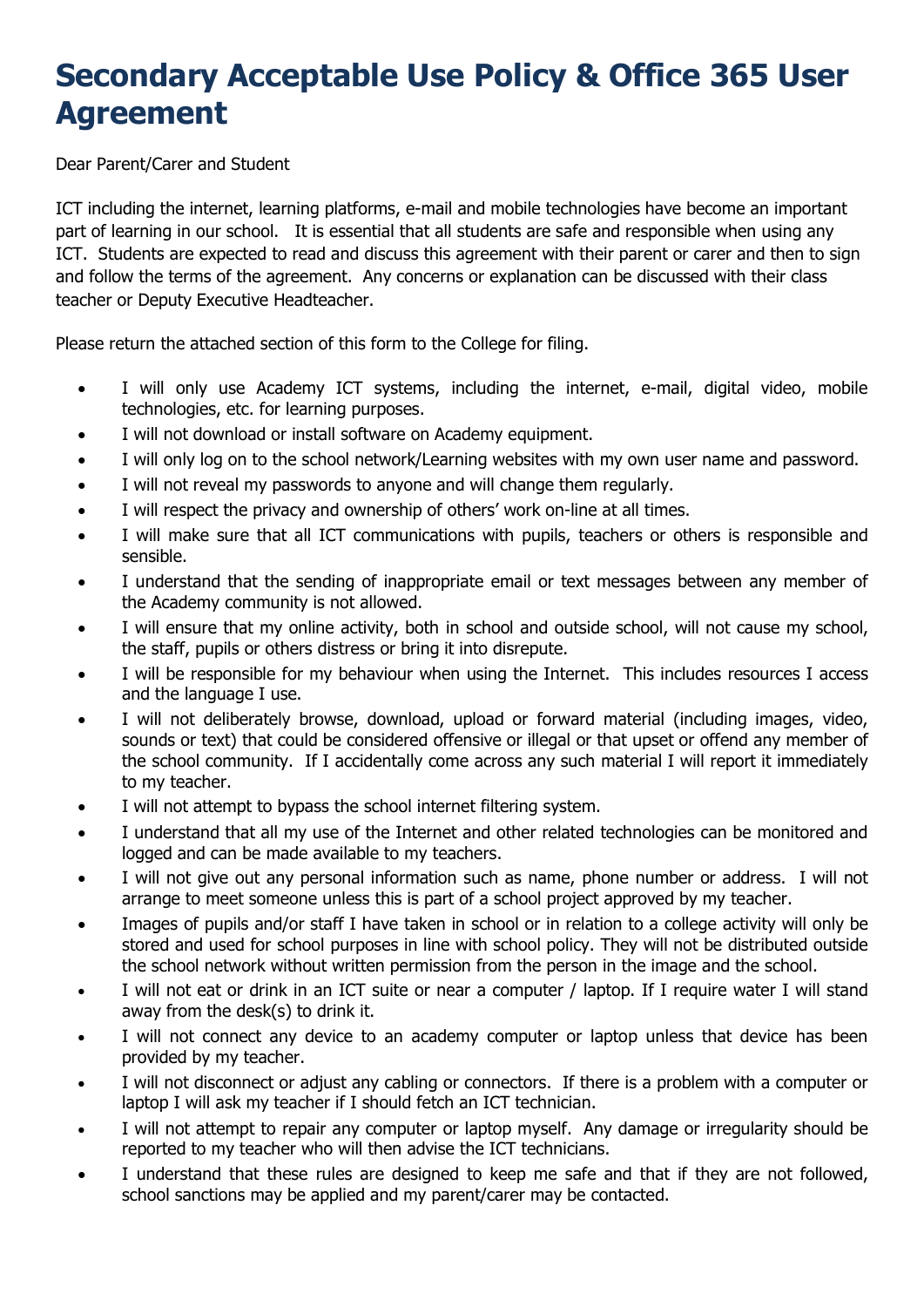# **Office 365 for Student Use**

Microsoft Office 365 and the related technologies such as cloud based sharing are expected part of our daily working life in the school. This policy is designed to ensure that all students are aware of their responsibilities when using Microsoft Office 365. All students are expected to sign this policy and adhere at all times to its terms. Any concerns or clarification should be discussed with the Deputy Executive Head teacher.

This agreement applies to Microsoft Office applications that you download and install – as well as to Cloud based services accessed via your Academy email account. The specific application names may change from time to time.

### **General**

• Office 365 digital licenses are available to Students who are enrolled as a full time Student at the Academy. References to "End-User" below relates to the student named in this agreement.

### **Grant of License**

- The License is non-exclusive, non-perpetual, and is not transferable.
- The End User will not rent, lease, lend, resell, or make available access to the software to any third party.
- The End User may install and use the software on up to 5 End User devices on which they are the primary user. The license code is personal to the end user and must not be shared or published such that any other person can use it. The license granted under this agreement may not be used for business purposes or for profit. The software can be used by other members of the household for personal administrative purposes.
- The End User's right to use the software ends when the End User's right to use the Online Service terminates or expires, or when the Academy no longer supports the software, whichever comes first. To clarify, your right to use the software and license terminates at the end of your period of education. The End User must uninstall the software when the End User's right to use it ends. The Academy may also disable the software at any time.

## **Microsoft**

- Microsoft may provide Internet based services with the products. It may change or cancel the services in whole or in part at any time.
- At expiration, the Office applications enter a reduced-functionality mode, which means documents can be viewed but it isn't possible to edit or create new documents. In addition, online services associated with the school email address, for example Office Online and OneDrive, will no longer be usable.
- Microsoft may terminate the program at any time. Upon termination the software may enter reduced functionality mode or may fail to open at all. The academy has no control over Microsoft and cannot predict how long the benefits of this program will remain available. As you have agreed above that the software may not be used for business purposes or for profit – you also accept the Academy cannot be held responsible in any way for any financial losses or loss/damage to your equipment or data arising from the use of or inability to use – or results obtained through use of software provided under this program. This applies whether or not the Academy has had an opportunity to advise you of the potential termination.

#### **Privacy.**

• Personal data collected through the Online Service may be transferred, stored and processed in the United States or any other country in which Microsoft or its service providers maintain facilities. By using this Online Service, the End User consents to transfer of personal data outside of the End User country of residence.